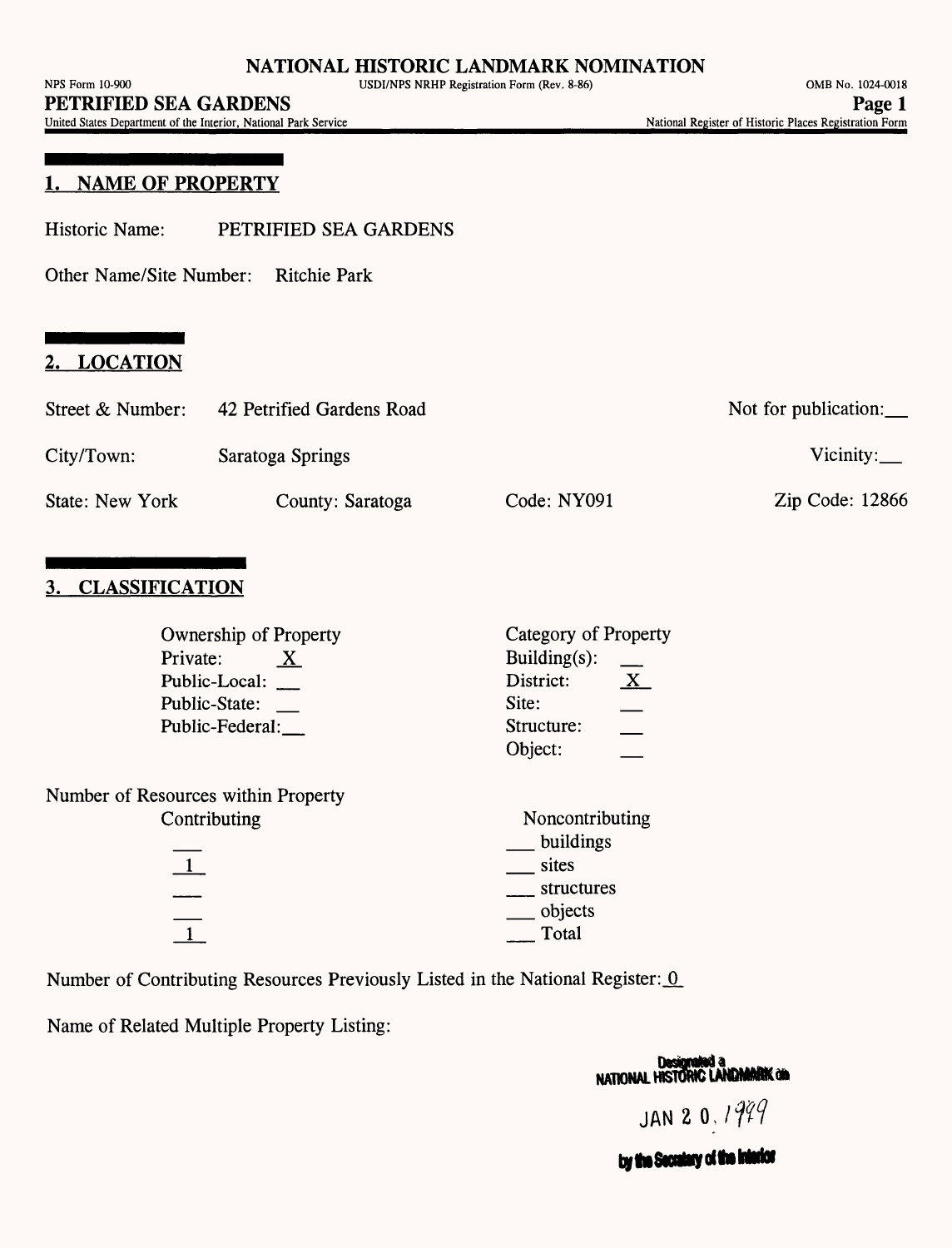## **4. STATE/FEDERAL AGENCY CERTIFICATION**

As the designated authority under the National Historic Preservation Act of 1966, as amended, I hereby certify that this nomination request for determination of eligibility meets the documentation standards for registering properties in the National Register of Historic Places and meets the procedural and professional requirements set forth in 36 CFR Part 60. In my opinion, the property meets does not meet the National Register Criteria.

Signature of Certifying Official Date

State or Federal Agency and Bureau

In my opinion, the property meets does not meet the National Register criteria.

Signature of Commenting or Other Official Date

State or Federal Agency and Bureau

## **5. NATIONAL PARK SERVICE CERTIFICATION**

I hereby certify that this property is:

- \_ Entered in the National Register \_\_\_\_\_\_\_\_\_\_\_\_
- Determined eligible for the National Register \_
- Determined not eligible for the National Register
- Removed from the National Register
- Other (explain): \_\_\_\_\_\_\_\_\_\_\_\_\_\_\_\_

Signature of Keeper Date of Action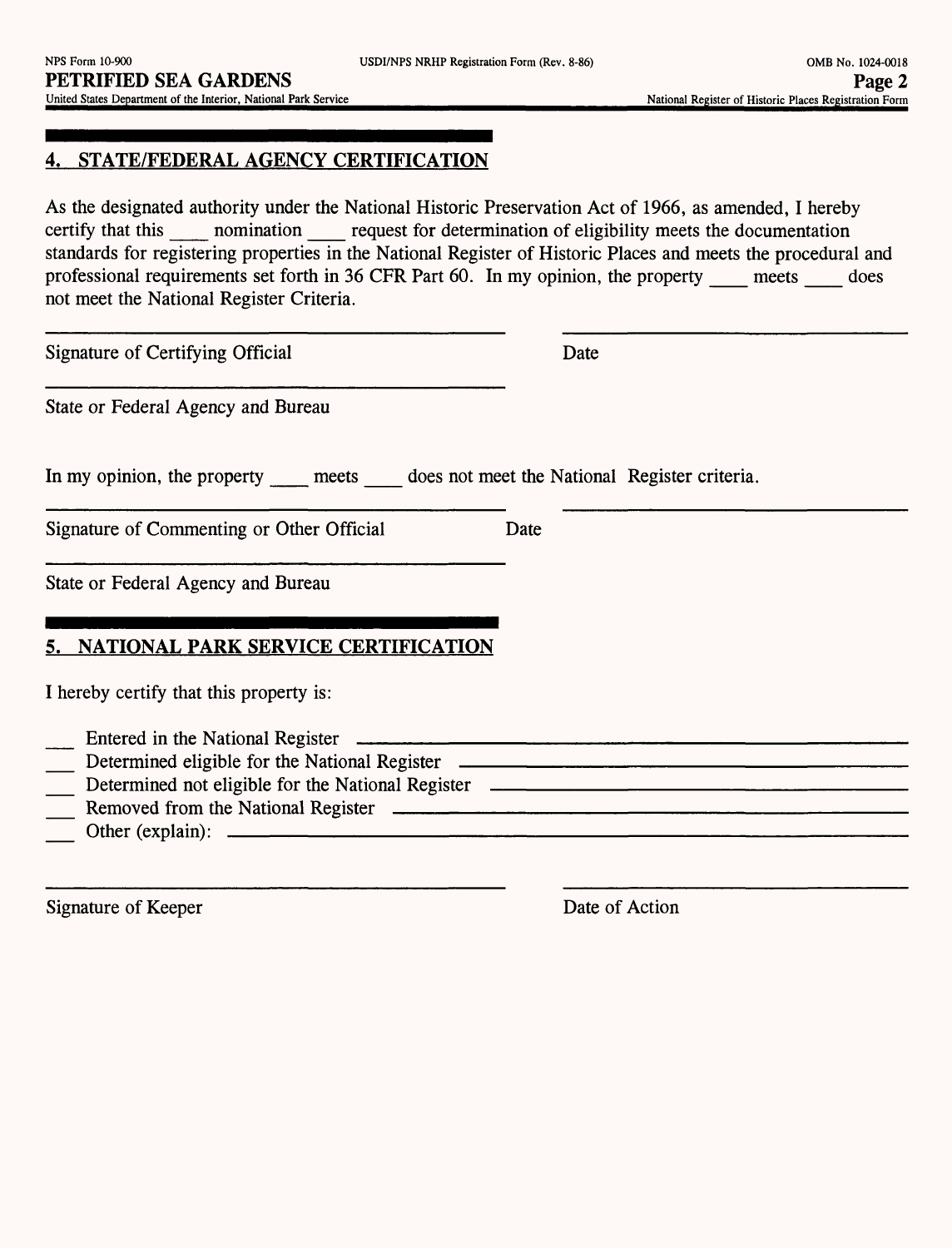#### **6. FUNCTION OR USE**

| Historic: Landscape |  | Sub: natural feature |
|---------------------|--|----------------------|
| Current: Landscape  |  | Sub: natural feature |

# **7. DESCRIPTION**

#### ARCHITECTURAL CLASSIFICATION: N/A

MATERIALS: N/A Foundation:

Walls:

Roof:

Other: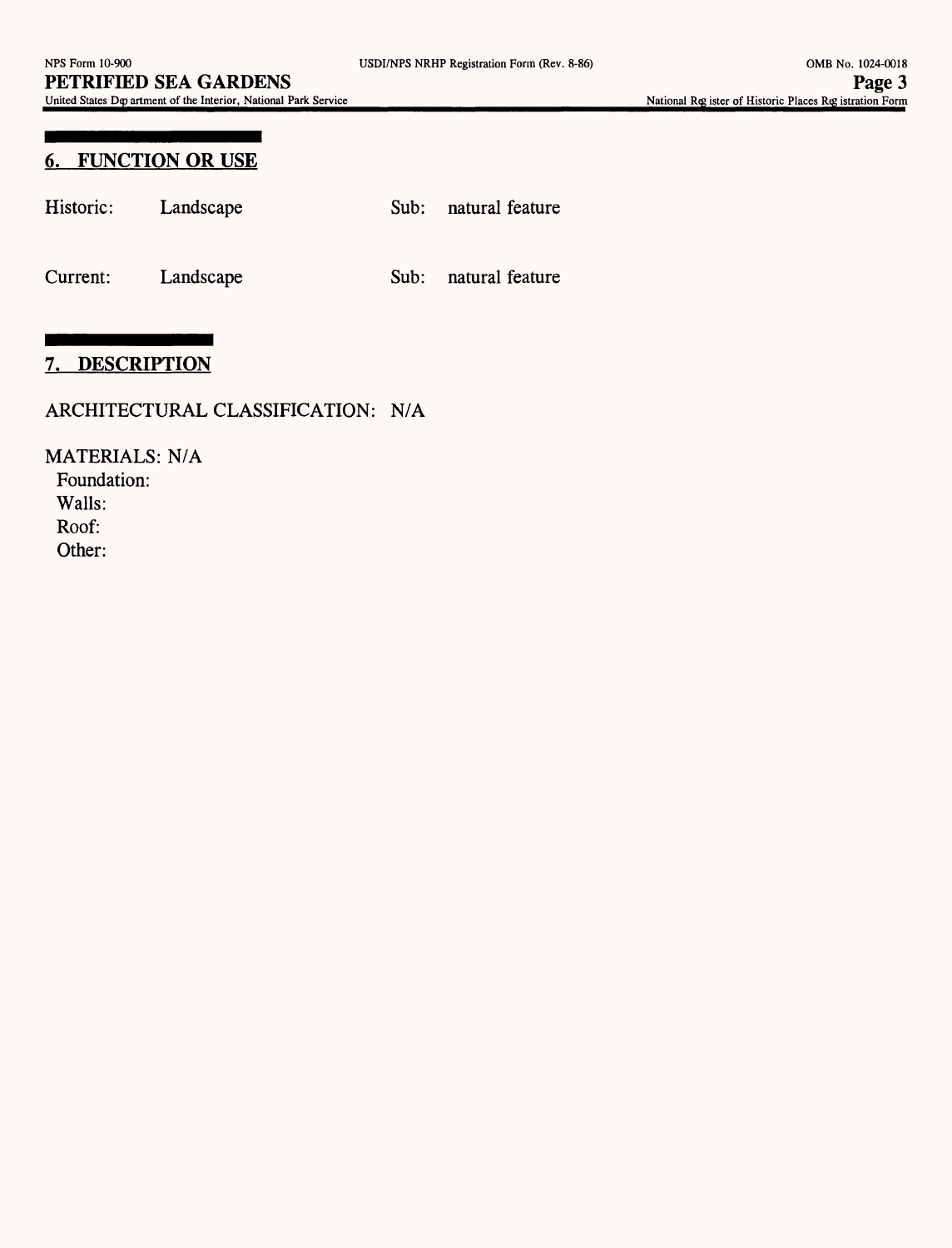#### **Describe Present and Historic Physical Appearance.**

Petrified Sea Gardens, near Saratoga Springs, in the Adirondack region of New York, preserves one of the finest examples in the world of stromatolite fossils, some of the most ancient forms of marine life. The stromatolites at Petrified Sea Gardens lived along the shores of a shallow sea during the Cambrian Period of Earth's history (about 515,000,000 years ago) when most of North America was located south of the equator in a tropical setting. The stromatolite colonies grew crowded together forming reef-like structures, which are now exposed in outcrops of the Hoyt Limestone (proper name for a specific rock unit). These stromatolite-bearing strata are rare because they are restricted to two up-raised fault blocks of limited areal extent, and much of the bedrock through the area is covered by younger glacial deposits.

These stromatolite fossils were created by cyanobacteria, trapped sediment particles, and precipitation of minerals to form a hardened structure. They grew into club-like, columnar, or domal structures composed of concentrically-arranged, alternating, thin layers of microcrystalline calcite and coarsely crystalline dolomite. The layers seen in cross-section are wavy and irregular, causing the stromatolites to resemble the leaves of a head of cabbage that has been cut crosswise. When alive, the stromatolites probably stood 1-2 feet above the surrounding seafloor in a shallow marine, intertidal setting where they were subjected high levels of wave and current energy. The upper surface of the stromatolites was subsequently eroded and later planed by glaciers during the last Ice Age, revealing their concentric structure.

The stromatolites are known to exist in an area of about 1-1 .5 acres within Petrified Sea Gardens, preserved in 25 acres of wooded park setting originally established by Robert Ritchie in 1924. It is located on the east side of Petrified Gardens Road approximately 0.5 mile north State Highway 29, west of Saratoga Springs, New York. The stromatolites can be reached via a footpath from the parking lot.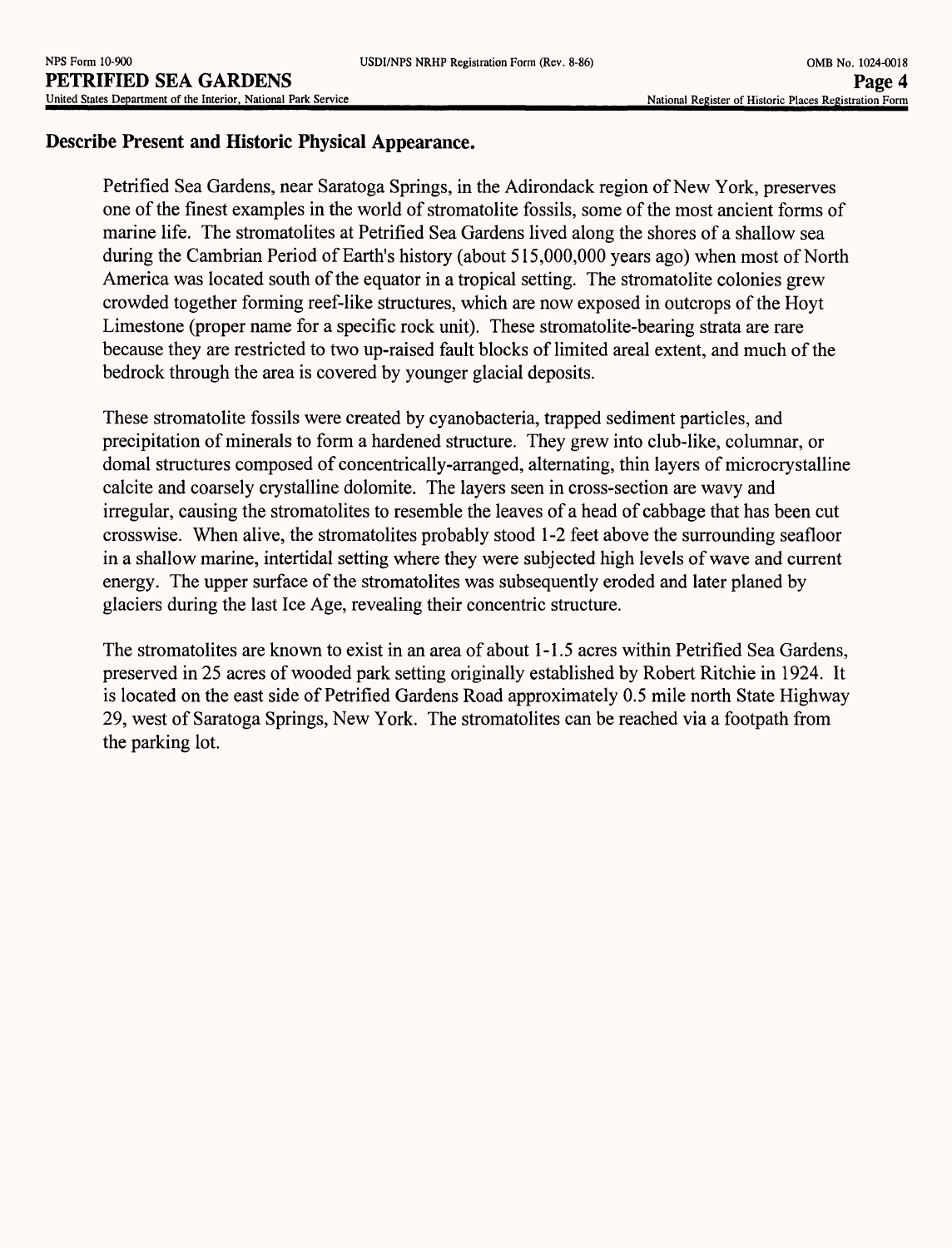#### **8. STATEMENT OF SIGNIFICANCE**

Certifying official has considered the significance of this property in relation to other properties: Nationally:  $\underline{X}$  Statewide: Locally:

| <b>Applicable National</b><br>Register Criteria: | AXBXCDX                                                                                                                 |
|--------------------------------------------------|-------------------------------------------------------------------------------------------------------------------------|
| Criteria Considerations<br>(Exceptions):         | $A$ <sub><math>B</math></sub> $C$ <sub><math>D</math></sub> $E$ <sub><math>F</math></sub> $G$ <sub><math>-</math></sub> |
| <b>NHL</b> Criteria:                             | 1, 2                                                                                                                    |
| $\text{NHL}$ Theme $(s)$ :                       | VI. Expanding Science and Technology<br>3. Scientific Thought and Theory                                                |
| Areas of Significance:                           | Science                                                                                                                 |
| Period(s) of Significance:                       | 1825-1948                                                                                                               |
| <b>Significant Dates:</b>                        | 1825, 1883, 1938                                                                                                        |
| Significant Person(s):                           | Goldring, Winifred                                                                                                      |
| <b>Cultural Affiliation:</b>                     | N/A                                                                                                                     |
| Architect/Builder:                               | N/A                                                                                                                     |
| <b>NHL Comparative Categories:</b>               | XIII. Science<br><b>B.</b> Earth Science<br>2. Geology<br>C. Biological Sciences<br>3. Paleontology [Paleobotany]       |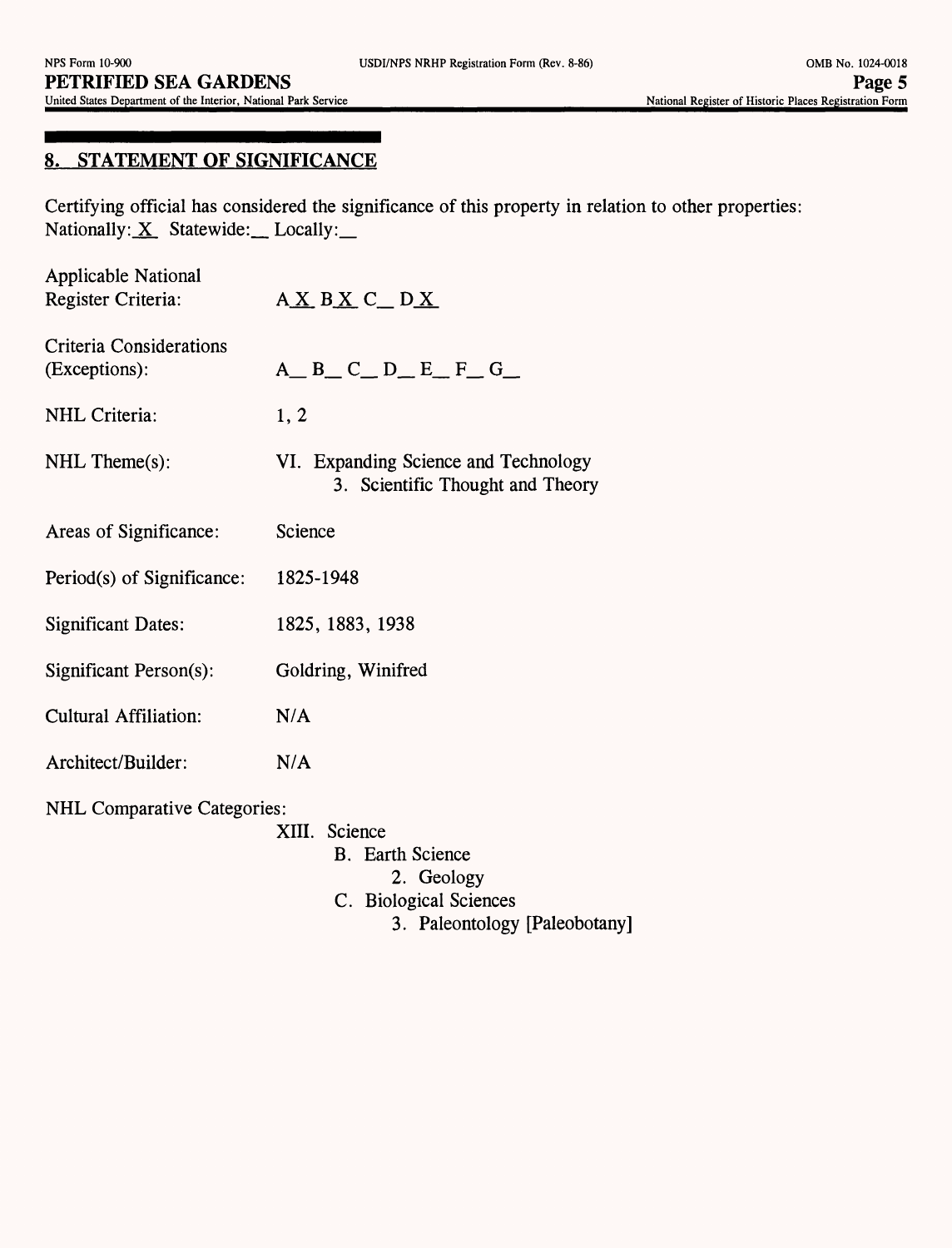### **State Significance of Property, and Justify Criteria, Criteria Considerations, and Areas and Periods of Significance Noted Above.**

#### Summary

Petrified Sea Gardens is significant in the history of geology under Criterion 1 as the area where stromatolites were first recognized, described, and interpreted in North America, resolving questions about the origin of these organisms that puzzled geologists for more than a century. The property is also eligible under Criterion 2 for its association with Winifred Goldring, the first woman to be elected president of the Paleontological Society and the first named as State Paleontologist of New York, who conducted the most exhaustive study of the site. Goldring, through careful research, was able to identify the kind of organism that created the stromatolites. In addition, she was able to interpret the ecology and environmental setting of these important, once-widespread ancient life forms. Goldring's interpretations have helped geologists understand significant environmental and ecological changes that have taken place on Earth through the ensuing half-billion years since the stromatolites of the Petrified Sea Gardens were alive.

#### Historical Background

Discovered in 1825 by John Steele, stromatolite fossils from the Petrified Sea Gardens area were the first stromatolites found in North America. Following more than a half-century of debate over the origin of these concentrically-laminated structures, in 1883, the eminent American paleontologist James Hall determined that they were organic. Placed in the new genus *Cryptozoon,* meaning "hidden life", specimens from this area were the first stromatolites to be described scientifically. For many years, the stromatolites from this site remained the focus of research to determine which organism created them. Although Hall proposed that the stromatolites were organic, it was not until 1937 that Winifred Goldring was able to identify the organisms that created them. In 1961, the fossil stromatolites at Petrified Sea Gardens were used to analyze newly-discovered living stromatolites from Australia. Study of these living stromatolites confirmed Goldring's environmental interpretations, underscoring the importance and accuracy of her work. Displaying some of the best examples of fossil stromatolites anywhere in ancient rocks, Petrified Sea Gardens remains one of the classic stromatolite localities in the world. It will continue to yield important scientific information and remain useful in the geological education of students, professionals, and the general public-a use that was promoted by Goldring sixty years ago.

In 1825, when Dr. John H. Steele described the first ooids in North America in The American Journal of Science & Arts, one of the earliest references to oolite in Paleozoic rocks<sup>1</sup>, he also described these stromatolites from the Petrified Sea Gardens and illustrated them for the first time:

"In and near the road, which leads from Greenfield to Ballston-spa, by the way of Rowland's mills, on the farm of Deacon Wood, there is a bank composed of a series of

<sup>&#</sup>x27;Wieland, G.R. 1914. "Further notes on Ozarkian seaweeds and oolites." *American Museum of Natural History Bulletin* 33:237-266.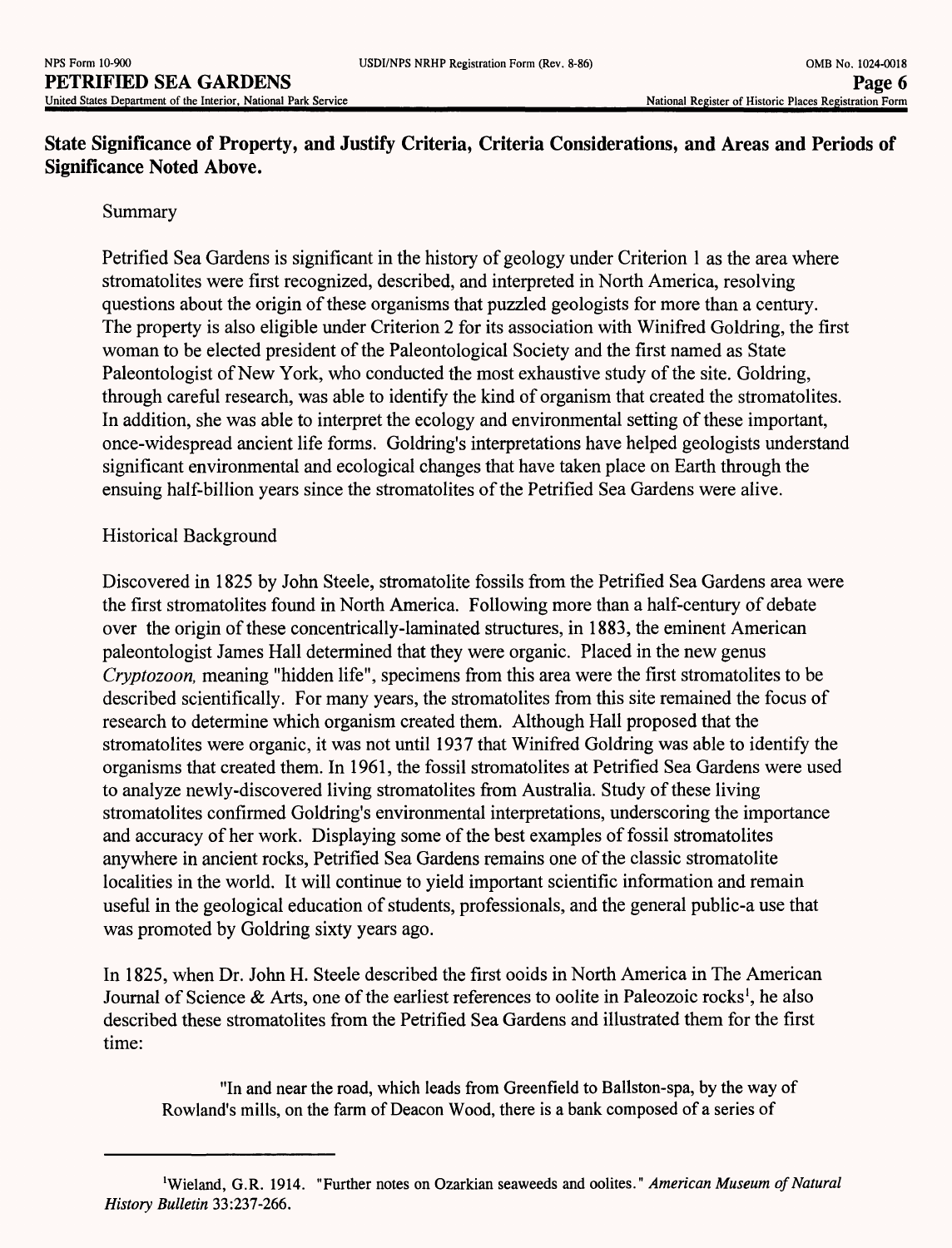horizontal strata where the peculiar characteristic features of this formation are well defined and may be readily examined.

"One of the strata, which compose the series at this place, presents a very singular appearance, and one which, if it occurs elsewhere, has never been noticed, so far as I am able to learn, by any writer. The surface of this stratum is fairly exposed for a number of rods both to the north and south of the bank beneath which it evidently passes, it is about two feet in thickness and has imbedded, throughout its substance, great quantities of calcareous concretions of a most singular structure; they are mostly hemispherical but many of them are globular and vary in size from half an inch to that of two feet in diameter; they are obviously composed of a series of successive layers, nearly parallel and perfectly concentric; these layers have a compact texture, are of a dark blue or nearly black colour, and are united by intervening layers of a lighter-coloured calcareous substance, either stalactical or granular, they are very thin and I have counted more than a hundred in one series. By breaking the matrix in which they are imbedded, they drop out entire, and may be readily reduced to any smaller size, by merely throwing them upon the rock-the concentric layers easily separate, leaving the form exactly the same."

"These interesting concretions appear to be confined solely to one stratum of the series, and this stratum evidently accompanies the Oolite in its whole extent, and is undoubtedly a variety of the same series, the best characterized Oolites lying beneath, while those of a less definite character are regularly piled above it.

"I have endeavored to represent the appearance of this singular stratum in the small sketch which accompanies this communication; it comprises a section of the rock as it presents itself in the road, near the bank above mentioned, and is intended to display a view of its edge and surface together with the superincumbent strata."2

The illustration that accompanies Steele's report shows a tree stump adjacent to the rock outcrop, which provides a size comparison for the stromatolites depicted. Even though the stromatolite specimens are much larger than true ooids, Steele apparently believed that they were another type of ooid, which are also composed of concentric layers. Consequently, he thought that the stromatolites were also of inorganic origin.

Writing in his 1843 report on the geology of the First Geological District of New York, William Mather appears to have been the first to consider that these structures were organic, stating: "Some of the rounded masses described as concretions analogous to Oolite [by Steele] are organic...", but he provided no evidence.<sup>3</sup>

In 1883, the eminent nineteenth-century American paleontologist James Hall, who was the first State Paleontologist of New York, described this area in general, as follows:

<sup>2</sup>Steele, J.H. 1825. A description of the oolite formation lately discovered in the County of Saratoga, and state of New York. American Journal of Science 9:16-19, and Plate II.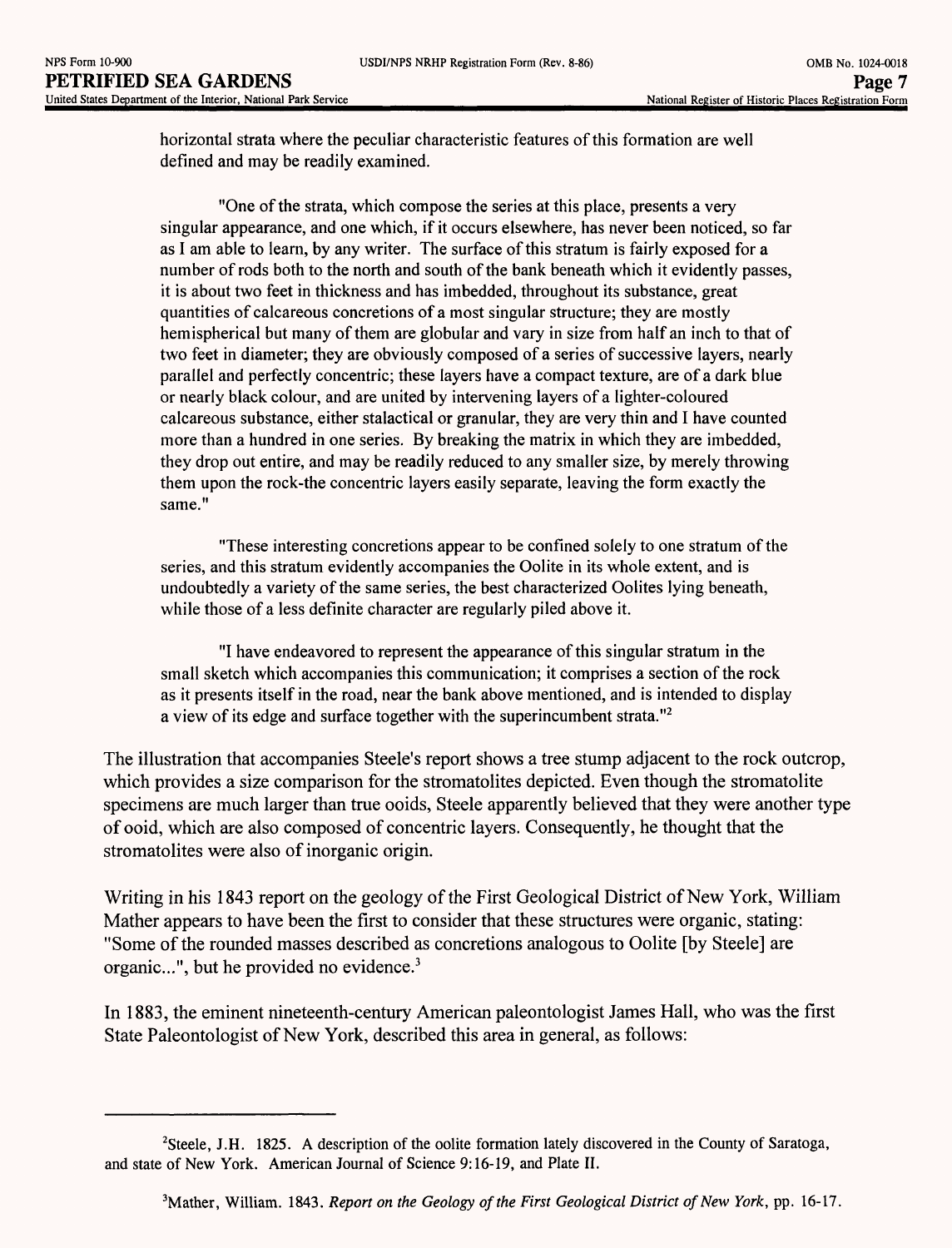"In the town of Greenfield, Saratoga county, there occurs a bed of limestone which presents a very remarkable appearance, the surface being nearly covered by closely- arranged circular or semi-circular discs which are made up of concentric laminae, closely resembling in general aspect the structure of Stromatopora. It very often happens within these larger discs there occur two or more smaller ones, each with its own concentric structure and exterior limitation, and appearing as if budding from the parent mass. A farther examination shows that the entire form of these masses is hemispheric or turbinate, with the broadest face exposed upon the upper surface of the limestone layer; that their growth has begun from a point below and rapidly expanding upwards, has often extended one or two feet in diameter, as now shown upon the exposed surface of the limestone bed. At a single exposure on the farm of Mr. Hoyt, the surface of the limestone is covered by these hemispheric bodies for many rods in extent. The entire area of the cellar beneath the house of Mr. Hoyt is upon this bed of limestone closely covered by these hemispheric masses with concentric structure. For a distance of one or two miles to the southward the outcrop of this limestone can be traced, and everywhere presenting the same characters in the presence of these masses. Large numbers of specimens of various sizes have been weathered out and lie scattered over the surface."4

Hall observed that these fossils:

"have long been known under the name of Stromatopora, from their general resemblance in form and structure to that fossil; but their position in reference to the bedding of the rock is uniformly the reverse of that of Stromatoporae, which occur in the higher limestones, growing from a broad base which is covered by epitheca, while these bodies under consideration grown upward and expand from a point below, while the convex surface is on the lower side. A careful examination of the nature of these bodies proves that while having the concentric structure common to Stromatopora they have not the regular succession of layers of tubuli characteristic of the species of that genus and cannot properly be included under that term."5

Consequently, Hall proposed "the term *Cryptozoon* as a designation for this peculiar form and mode of growth..." As a result, Hall gave them a new scientific name, *Cryptozoon proliferum,*  placing them in both a new genus and species, which, translated from the Greek, means "prolific hidden life." He described this new genus and species, as follows:

"These bodies are made up of irregular, concentric laminae of greater or less density and very unequal thickness. The substance between the concentric lines, in wellpreserved specimens, is traversed by numerous, minute, irregular canaliculi which branch and anastomose without regularity." <sup>6</sup>

*6 Ibid.*

<sup>&</sup>lt;sup>4</sup>Hall, J. 1883. *36th Annual Report of the New York State Museum of Natural History.* Regents of the State University of the State of New York, Albany.

*<sup>5</sup>Ibid.*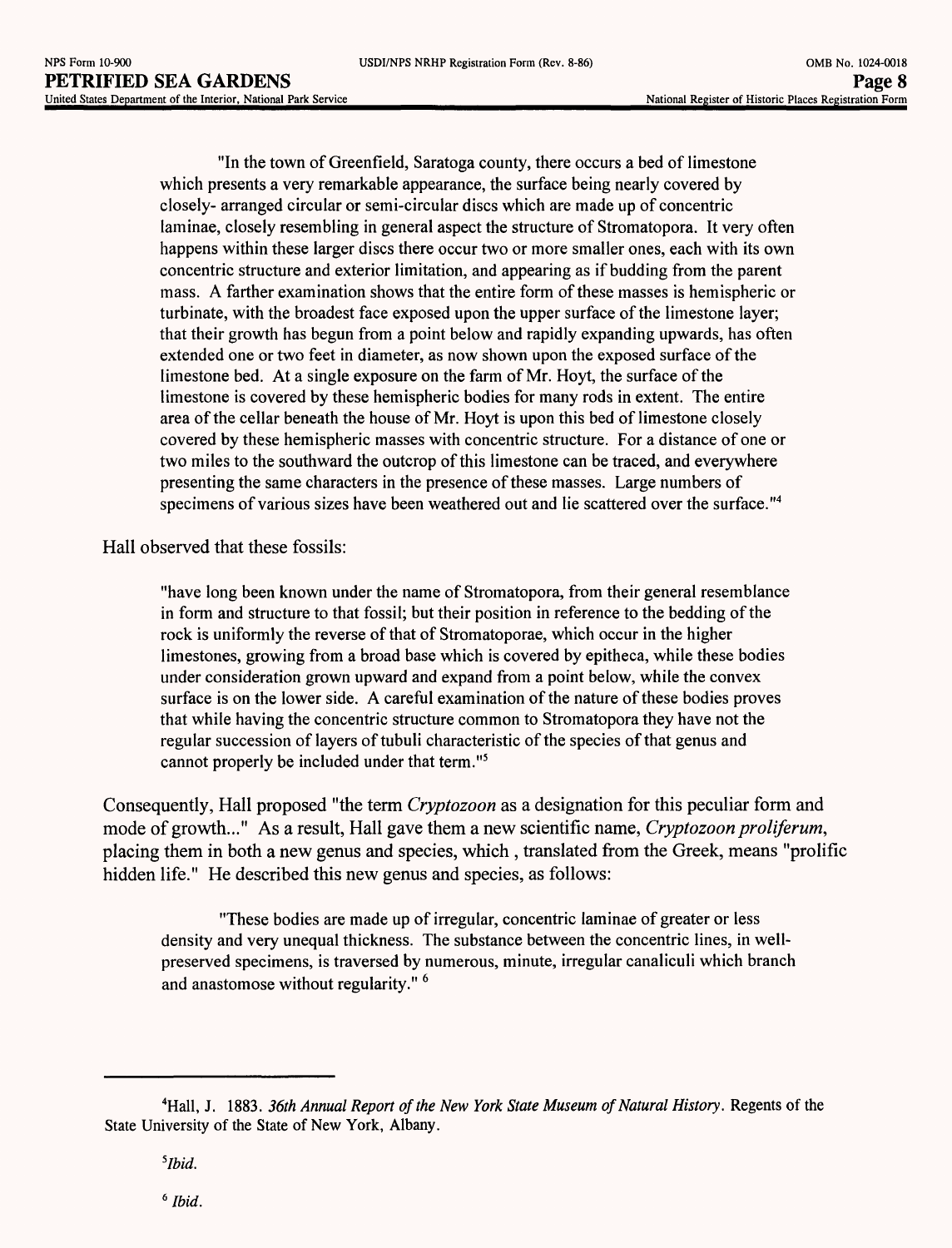Hall's description is accompanied by a fine lithograph of numerous specimens of *Cryptozoon* as they appeared in the outcrop.

James Hall was born in Hingham, Massachusetts, on September 12, 1811, and died in Albany, New York, on August 7,1898. Less than 10 years after his graduation from Rensselaer, Hall had become the most eminent geologist and paleontologist in North America. Throughout much of his life, Hall was a leader in many of the most prominent scientific societies in nineteenth century America, serving as a founder of the Association of American Geologists and the American Association for the Advancement of Science, and as a charter member of the National Academy of Sciences, still the most prestigious scientific society in the nation.<sup>7</sup>

Stromatolites were found in Precambrian, Cambrian, and Ordovician age rocks at a number of other localities in the northeastern and midwestern portions of the United States (Pennsylvania, Maryland, Vermont, Minnesota, Wisconsin) as well as in other countries (Canada, Sweden, China, Russia). Nonetheless, the stromatolites of the Petrified Sea Gardens area were considered the best preserved. In 1906, H. M. Seely published several photographs of Cryptozoon stromatolite specimens as well as photographs of their internal structure in thin section. He presented several arguments to establish the organic origin of these fossils, classifying them incorrectly with the sponges. G. R. Wieland presented evidence in 1914 "that *Cryptozoon*  belongs to a group of algae, which formed vast reefs in the ancient oceans."<sup>8</sup>

In 1922, Robert F. Ritchie, who was a stone mason and amateur geologist, uncovered the stromatolites at his summer home. After clearing the stromatolite outcrop, Ritchie opened Petrified Sea Gardens park to the public in 1924.<sup>9</sup>

In 1937, Winifred Goldring, who was the fourth State Paleontologist of New York and the first woman to hold that position, wrote the most exhaustive study on these ancient stromatolites. She provided many photographs and the best description of the site, noting that Ritchie park exposed the finest specimens:

"...the Hoyt limestone...carr[ies] reefs built by three species of calcareous algae, *Cryptozoonproliferum* Hall, *C. ruedemanni* Rothpletz and *C. rundulatum* Bassler...The three algal reefs and their relations are best studied in the Saratoga Springs area and particularly in Ritchie park [Petrified Sea Gardens], which comprises over 20 acres. Ritchie and Lester parks are located respectively two and a quarter and two and a half miles west of Saratoga Springs on the east side of the road running north from the State highway [route 29] to Greenfield Center. Ritchie park [Petrified Gardens] is three-quarters of a mile north of the state road; Lester park a little over a mile and a

9Fisher, Donald W. 1991. "Algae from antiquity." *The Conservationist/NYSDEC,* p. 42- 47.

<sup>7</sup>Fenton, Carroll Land, and Mildred Adams Fenton. *Giants of Geology.* (New York:Doubleday & Company, 1952). Clarke, JohnM. *James Hall of Albany, geologist and paleontologist 1811-1898.* (Albany, New York: Arno Press Reprint, 1978).

<sup>8</sup> H.M. Seely. 1906. *Ciyptozoa of the Early Champlain sea.* Report of the Vermont State Geologist 5:156-17. Wieland, G.R. 1914. "Further notes on Ozarkian seaweeds and oolites." *American Museum of Natural History Bulletin* 33:237-266.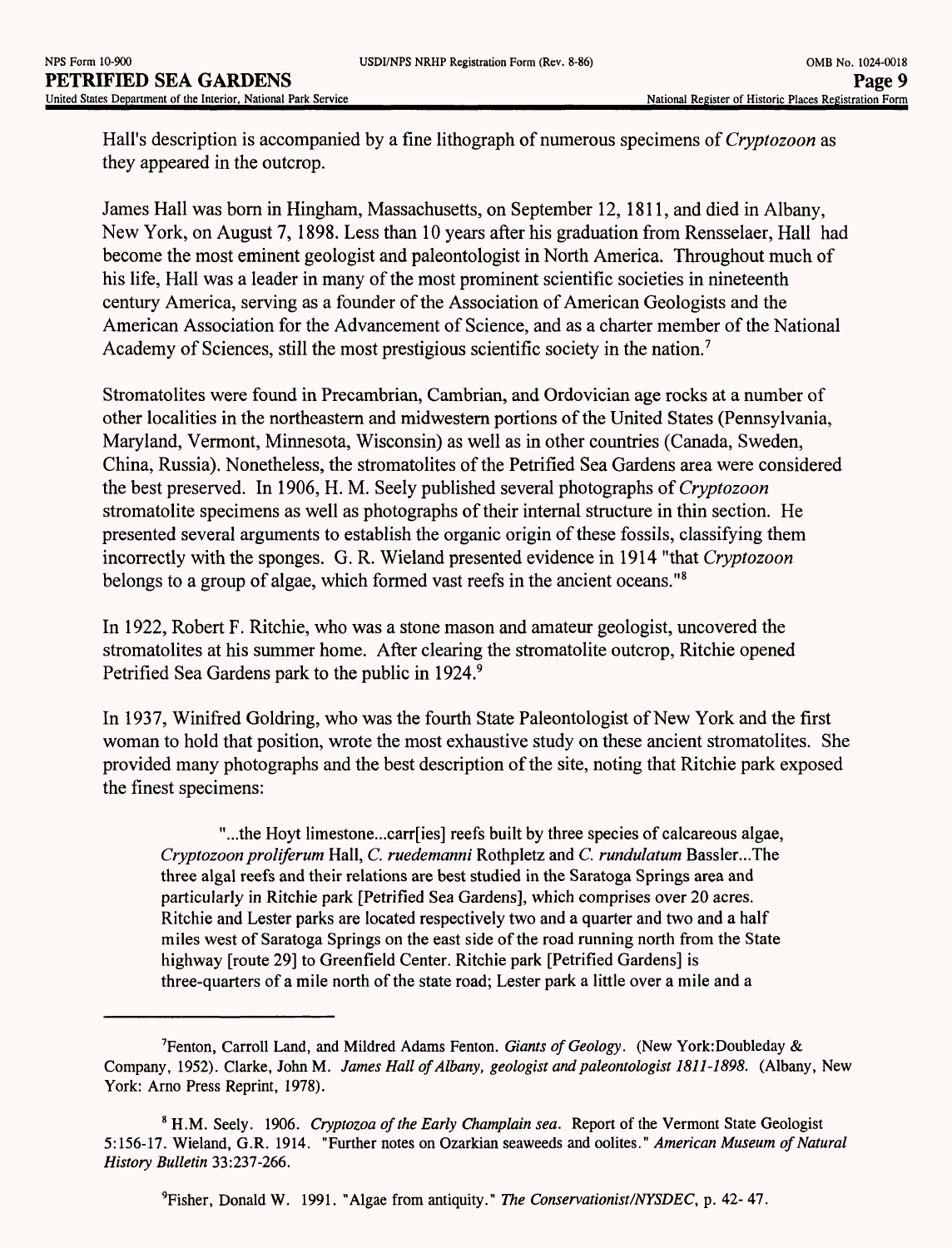quarter. The same reefs continue through both parks and northward. The Ritchie house stands on a ledge composed of dipping S.28 degrees W. at an angle of 7 degrees. The top of the ledge is formed by a four-foot reef of *C. undulatum,* beneath which are 40 inches of gray, sandy dolomite and below again to the base of the top being eight feet below the base of the undulatum reef. The proliferum reef outcrops about 400 feet east of the house and the top of the reef is 16 feet below the base of the undulatum reef. The ruedemanni reef as shown in the ledge east of the house has a thickness of about 28 inches below which is exposed about one foot of coarse sandy dolomite and above three feet of sandy dolomite. The proliferum beds here have a dip of 7 to 8 degrees in a direction S.33 degrees W. Between 500 and 600 feet southeast of the Ritchie house in Ritchie park is a ledge *of ruedemanni,* 40 feet below the top of the *ruedemanni* ledge on which the house rests. About 150 feet northeast in the woods is a quarry showing well the *ruedemanni* reef at practically the same elevation as the occurrence at the ledge above...The top of the ledge here as in the locality just mentioned shows specimens of *ruedemanni* smaller and more scattered than in the exposures near the house. Some of the individuals are drawn out in stringers as though they grew in rill channels. These stringers run roughly N.10 degrees E. The shore line must have been at right angles to these rill channels, that is, running roughly close to an east-west direction.

"Between 200 and 300 feet southeast of the quarry in Ritchie park is found the finest exposure of *C. proliferum* known. Between this spot and the outcrop east of the house, this reef is gradually being uncovered through the efforts of Robert Ritchie, the owner, so that soon there will be a continuous exposure. There are between five and eight feet from the base of the ruedemanni reef in the quarry to the top of this proliferum reef...The proliferum heads or stocks are concentric growths, somewhat resembling a cabbage in structure, which in general have had their tops sheared off by the glacier that passed over the region. The stocks are very large in this southern exposure in Ritchie park. They are usually composed of a number of budded individuals growing together into specimens reaching two to three feet and over in diameter. Sometimes ones individual may attain this size. Evidently in this part of the reef the conditions were most favorable to growth, because individuals and stocks are also very closely crowded together. There is coarse sand filling between the separate heads or stocks of proliferum which through weathering stands out in places as conspicuous ridges. This condition would seem to favor organic origin rather than inorganic origin for these structures...Many individuals show well the dichotomous budding which is characteristic of plants, another fact in favor not only of organic but of plant origin.

"In Lester park a little over a half a mile to the north and along the same road is an exposure of the same reef. Here, although there are some fair-sized specimens, the preponderance of the stocks and individual heads are fairly small and considerably less crowded together...

"The character *of the proliferum* reef as shown in the outcrops discussed above indicates to the writer that the specimens exposed in the southern end of Ritchie park are on the outer side of the reef toward the open ocean where the waters were purer and conditions more favorable to growth...Lester park would then be on the shore side, as would be expected from the more sandy character of the rock, the smaller more scattered specimens, and the stringers of proliferum found in the rill channels just to the north...

"The three species of *Cryptozoon*...are so very distinct in their habit of growth that they may be readily recognized in the field. *C. proliferum* grows in heads or budded stocks up to considerable size, three feet and over in the case of the largest stocks and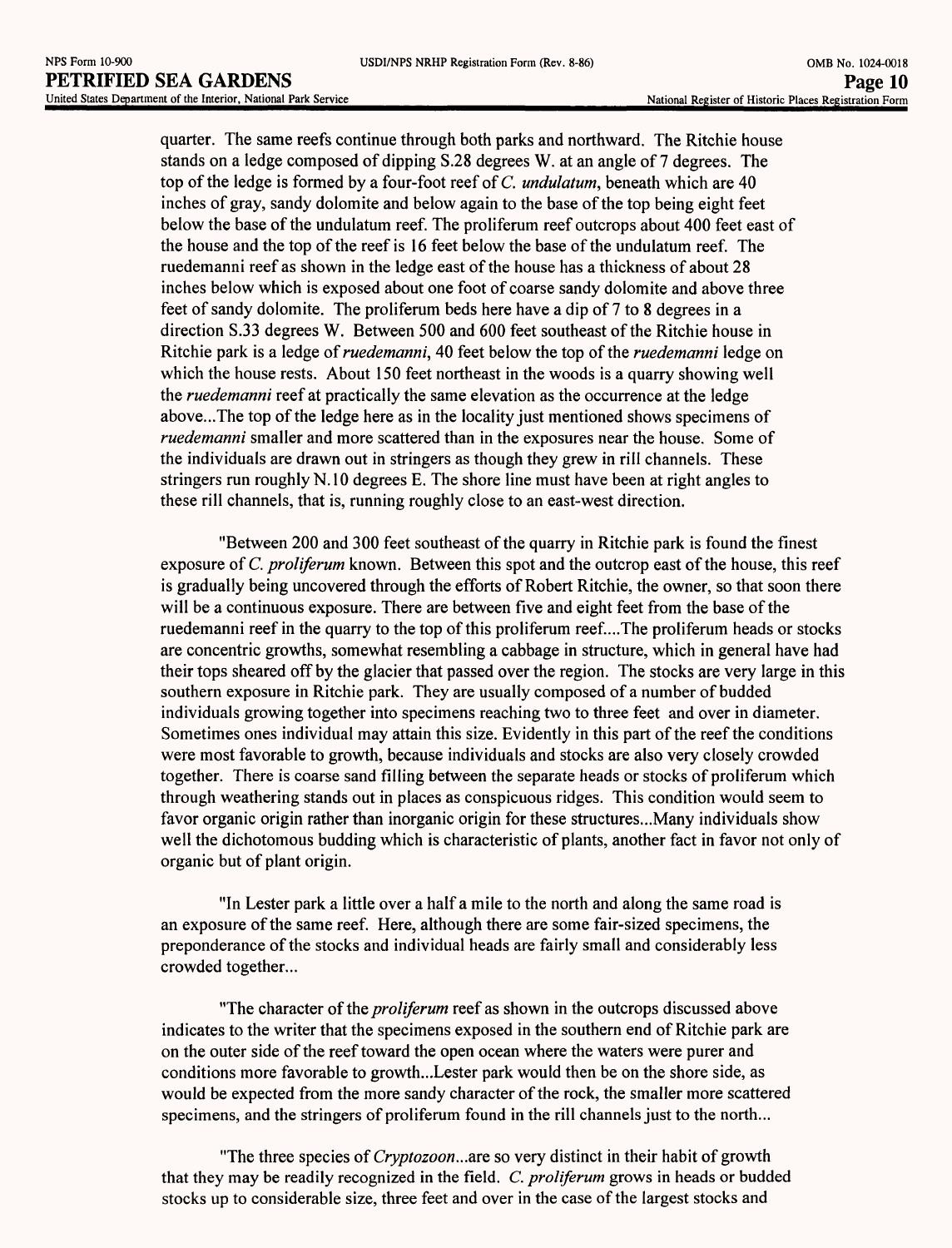sometimes individuals, which roughly resemble cabbage heads and also have a very striking irregularly concentric structure. The concentric structure is brought out beautifully by the planing off of the upper parts of the heads during the continental glaciation. In *ruedemanni* the concentric layers are more regularly distributed and one finds instead of the compound, budded stocks as in proliferum simple individuals up to about four feet in diameter. *C. undulatum* differs strikingly from the other two species. This form is composed of thin laminae, the basal ones practically horizontal to the bedding plane. Soon a strong wavy character is developed with frequent narrow or broad undulations with narrower or sharper down-bedding of the laminae.

"...In these calcareous algae, the remains are not those of the plant itself, simply secretions of calcium carbonate upon the tissue of the plant, the form of the plant, however, being well preserved in the limestone secretions.

"...The largest and best developed stocks [of C. *proliferum}...*are found in Ritchie park, particularly in the southern area which has been interpreted as the seaward side of the reef. Here the stocks are so crowded together that they touch and the spaces between are filled with coarse sand carrying fragments of trilobites and macerated *Cryptozoon...*Approaching the shore, that is northward in this area, the stocks become smaller and more scattered in the rocks until, as north of Lester park, in the rill channels the individuals lose their characteristic shape and have grown out into long stringers."  $^{10}$ 

Goldring provided detailed evidence that the structures at Lester park and Petrified Sea Gardens are of organic origin, which she related to calcareous algae. Stromatolites were a ubiquitous life form in the earliest oceans, although few of their fossils are as well preserved as those at Petrified Sea Gardens. Because they played such a major role in the distant past, but only a very minor part in modern oceans, it is important for geologists to know what organisms created these structures so that they can interpret the environmental changes that caused their decline. By understanding the vicissitudes of life on Earth through time, scientists are better able to understand the modern world and to predict future trends. Therefore, Goldring's work on the Petrified Sea Gardens stromatolites has had an impact far beyond the rocks and boundaries of New York State.

Noting that these stromatolites were of interest to the tourist, Goldring added a supplementary note to her scientific paper "for the benefit of the Capitol District [Albany], and more particularly for tourists unfamiliar with the area, to give more definite directions for reaching Lester and Ritchie parks..." She went on to give a few more details about the site and expressed its importance:

"The Lester Park area, besides the *Cryptozoon* proliferum reef, has...other features of interest such as the *C. ruedemanni* reef in Hoyt quarry and the stringers of *C. proliferum,* developed in rill channels, which are located in the field along the east- west road to the north. The 'Petrified Sea Gardens' or Ritchie park, where reefs belonging to three species *of Cryptozoon* are displayed...is privately owned by Robert R. Ritchie, of

 $10$ Goldring, Winifred. 1938. "Algal barrier reefs in the lower Ozarkian of New York with a chapter on the importance of coralline algae as reef builders through the age." *New York State Museum Bulletin* No. 315: 5-75.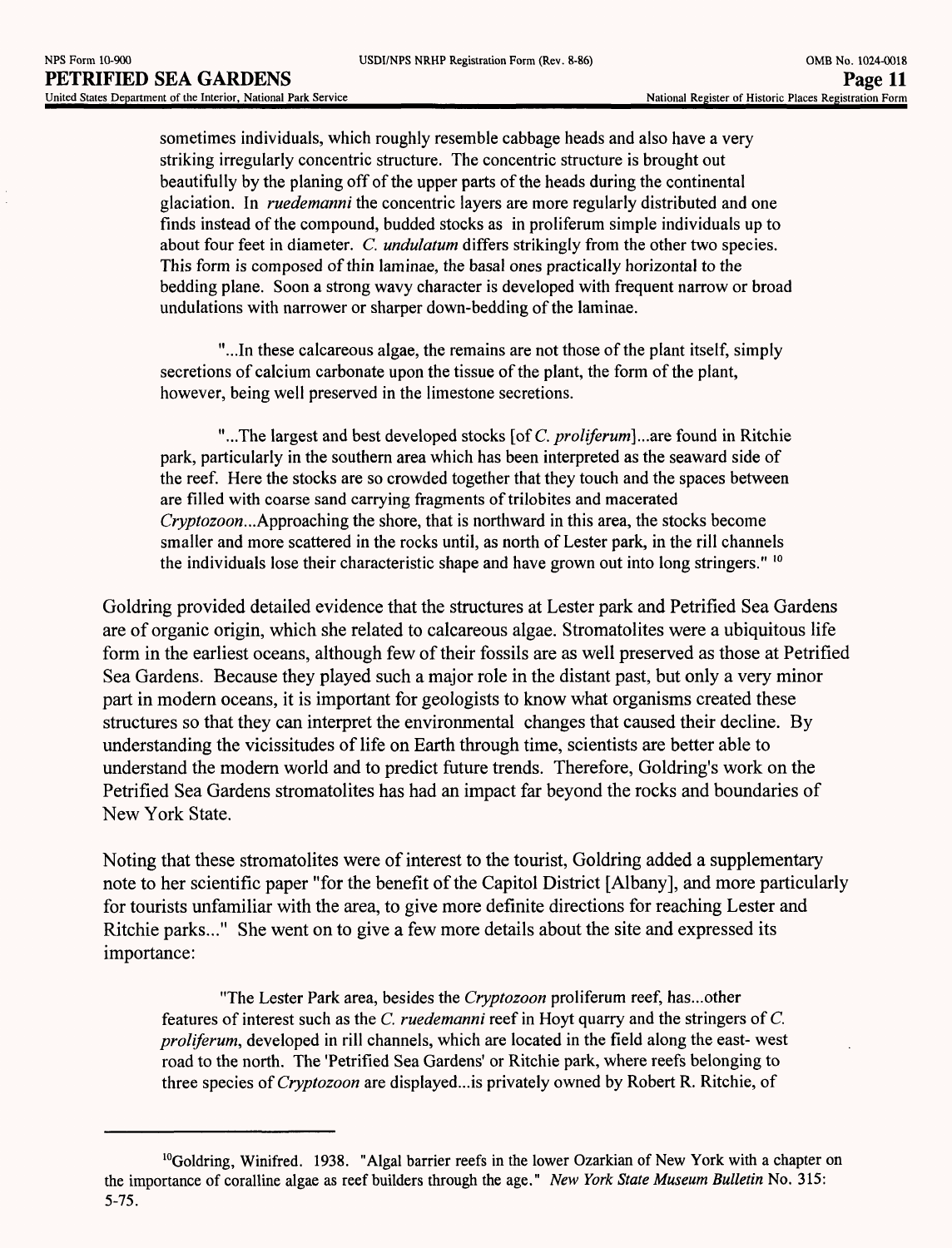Saratoga Springs, and is in a much better state of preservation. The 'Gardens' area, comprising some 20 acres of land entirely underlain by these reefs of calcareous seaweeds, constitutes one of the most remarkable displays in the State, even in the country and perhaps the world. The remarkable nature of this exposure, particularly as regards the *C. proliferwn* reef, is to considerable extent due to the fact that the ice sheet which covered this part of the country during the Glacial Period sheared off tops of the concentric seaweed growths. The wide crevices that are found everywhere cutting through the limestone and the reef, in which vertical sections of the seaweeds are displayed, are due to solution along the joint cracks that occur in the rocks; and in places pot-holes have been developed. Mr. Ritchie is continuing the work of clearing away the veneer of soil that still covers parts of the 'Gardens' and has laid out well-kept paths designed to give the best views of the reefs. The place, as a whole, particularly the northwest corner where his summer home is located, is attractively landscaped. In addition Mr. Ritchie maintains an adequate and well-instructed guide service and has for sale, at a small price, a popular pamphlet on the area written by Professor Harold O. Whitnall, of Colgate University, and a short article by the writer [Goldring]. Near the entrance gate Mr. Ritchie maintains a picnic grounds and a small museum in which an interesting fireplace built of Cryptozo $\div$ n heads or stocks. In this museum are displayed local fossils and minerals, some of which are for sale, as well as specimens acquired from various parts of the country, either through exchange or gift. So popular have the 'Petrified Sea Gardens' become, and so widely know, that in the past season (1936) there were more than 15,000 visitors from 44 states and several foreign countries, many prominent scientists of this country and from abroad have visited the place.

"Lester park may be viewed free of charge. A small entrance fee is asked for 'Petrified Sea Gardens' and special rates have been made for schools. This fee entitles the visitor to the tour of the grounds, including the museum, and he may stay as long as he pleases..." $11$ 

Lester Park, which is owned by the New York State Museum, is located approximately 1.2 miles north of State Highway 29 on the east and west sides of Petrified Gardens Road. This site does not expose stromatolites of the same high quality as Petrified Sea Gardens, and the exposures are not maintained. Lester Park actually consists two small rock outcrops immediately adjacent to the highway, one of which is at road level and routinely driven on by motorists.

Considered the "grandame of New York State paleontology," Winifred Goldring "devoted her life to New York State paleontology, generally, and to the New York State Museum, specifically."<sup>12</sup> Born on February 1, 1888, in Kenwood, New York, Winifred was one of eight children (seven of them girls) belonging to Frederick Goldring, a horticulturalist, and Mary Grey, a schoolteacher. When she was about two years old, her family moved to Slingerlands, New York, to open a floral business, and Goldring lived in the family home there for the rest of her life. Accompanying the family on hikes into the nearby Helderberg Mountains as a young girl, Winifred was introduced to the natural world, which would continue to fascinate her as an adult.

<sup>11</sup>*Ibid.*

<sup>&</sup>lt;sup>12</sup>Most of the biographical information on Winifred Goldring is from: Fisher, D.W. 1974. Memorial to Winifred Goldring 1888-1971. *Geological Society of America Memorials* 3: 96-102.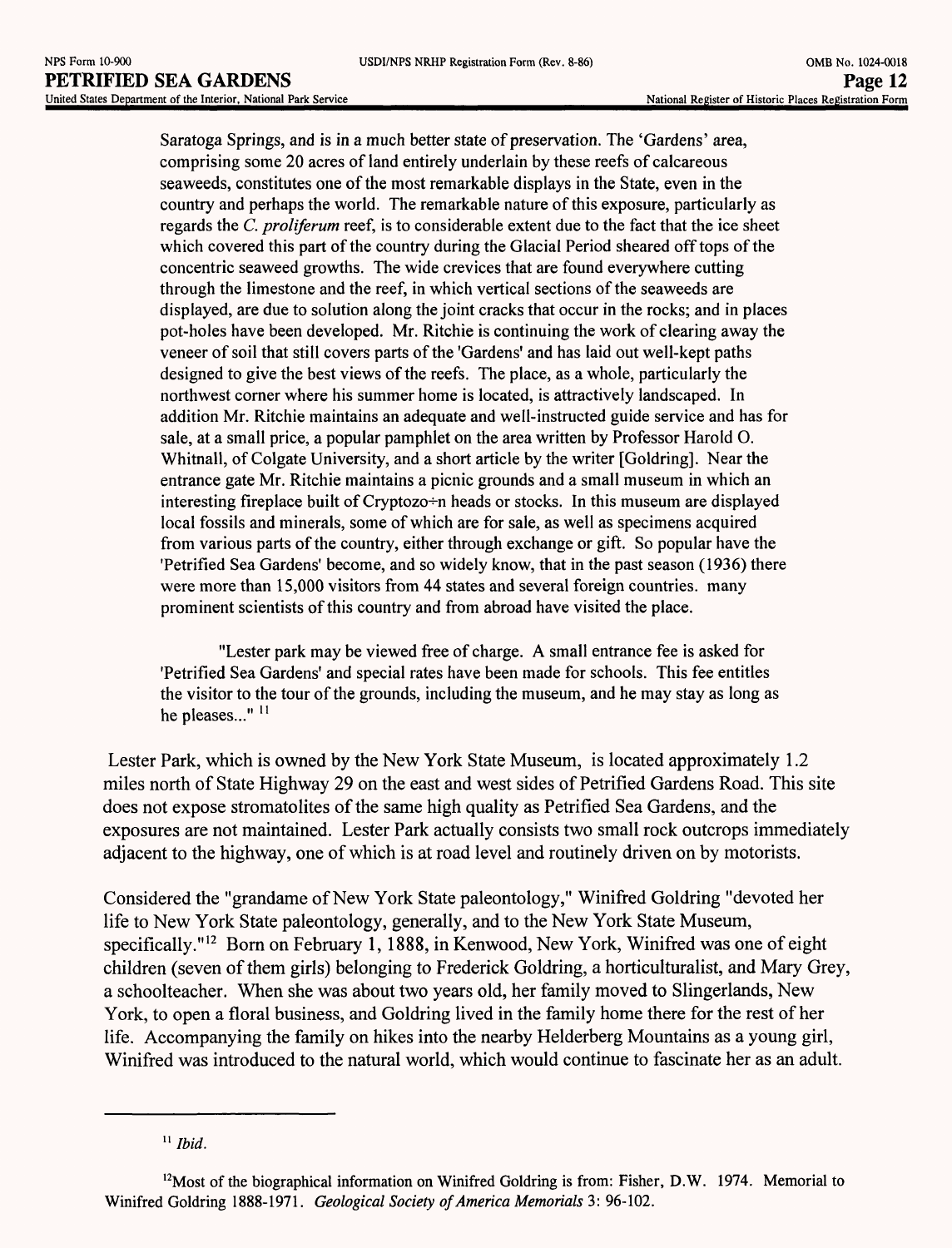After graduating valedictorian of her high school class at the Milne School, which was associated with the State Normal School for teacher training, in 1905, she went on to college studies at Wellesley College. Here, she first became interested in paleontology, completing a B.A. with honors (1909) and M.A. (1912), while simultaneously studying geography at Harvard University under the tutelage of the famous William Morris Davis. From 1912-1914, she worked as an instructor in geology at Wellesley and as assistant instructor in the Teacher's School of Science in Boston. While teaching, she continued her studies with the prominent geologist Amadeus Grabau at Columbia University. In 1921, she received her doctoral degree from Johns Hopkins University where her research focused on paleobotanical subjects under the guidance of Edward W. Berry. Years later, she received honorary doctorate degrees from Russell Sage (1937) and Smith (1957), both women's colleges.

Goldring's forty-year career at the New York State Museum began in 1914, when she was appointed Scientific Expert in Paleontology. Rising through the ranks at the museum, she was named State Paleontologist in 1939, the first and only woman to follow in the footsteps of James Hall and John M. Clarke. Never married, Goldring held this post at her beloved museum until her retirement in 1954. At one point prior to 1929, however, when she was Associate Paleontologist she discovered to her dismay that her annual salary of \$2,300 was less than that made by clerks and stenographers at the museum.<sup>13</sup>

Ever devoted to education, Goldring advised many scientists and students throughout her career. She once remarked that she "always felt that the teacher who turns out enthusiastic students interested in going on in the subject should rate as high as the man who devotes most of his time to research work and may be reaching only a limited audience." Adhering to these principles, Goldring was especially dedicated to public education. In particular, she spent considerable time and energy installing museum displays, including a diorama of the *Cryptozoon* from the Saratoga Springs area, which were useful in providing information to the broadest audience possible in a most interesting and exciting manner. Some of the displays she designed with the famous diorama-makers Henry and George Marchand have appeared in geology textbooks, serving to educate and inspire people who had not even set foot into her museum. Goldring is considered the first woman to have attained "such high stature in paleontology in North America." She attained high-level positions in prominent professional organizations, especially for a woman of that period. She became a Fellow of the Geological Society of America (the world's largest geological organization) in 1921, and served as its vice-president in 1950. In 1949, she was elected president of the Paleontological Society (the largest association of paleontologists in the world)-the first woman to hold that office and one of only two women to attain that position to this day. Because of the overwhelming prejudice against women in the male-dominated geological societies, large numbers of men must have supported her candidacy for Goldring to win.<sup>14</sup> That men would jeopardize their own reputations by supporting a woman underscores her prominence as a nationally-known geologist respected for the quality of her research.

<sup>13</sup>Fisher, Donald W. 1991. "Algae from antiquity." *The Conservationist/NYSDEC,* p. 42- 47.

<sup>14</sup>Aldrich, M.L. 1990. "Women in geology." In G. Kass-Simon *&* P. Fames (eds.) *Women of Science: Righting the Record.* Indiana University Press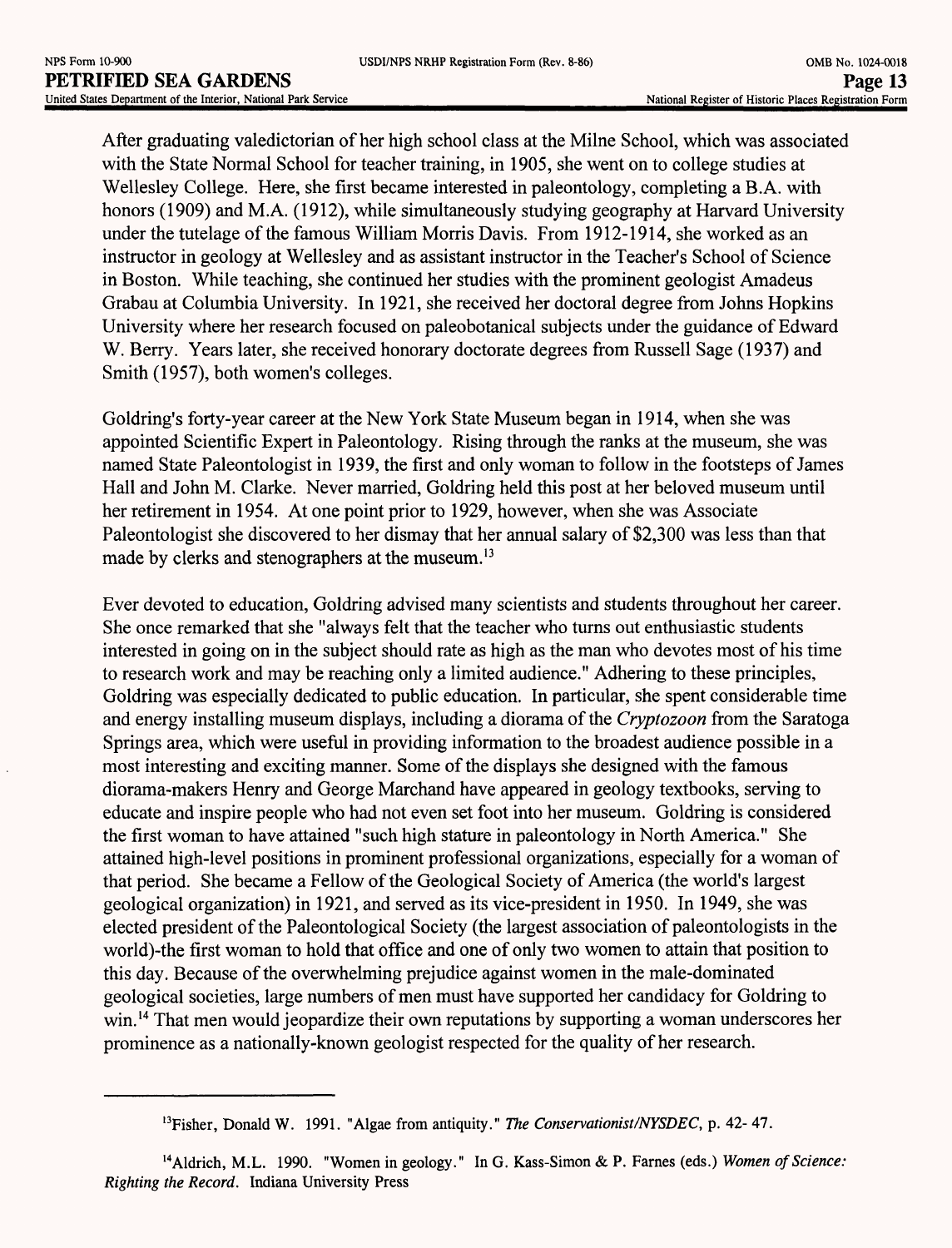Even though Goldring was able to attain a large degree of success in her chosen career, it "irked her immensely that there were so many outstanding male geologists and paleontologists who were vocally prejudicial to women in science." For example, when she was refused a job at the U. S. Geological Survey, she was told they wanted a "he- man" paleontologist.<sup>15</sup> Goldring died on January 30, 1971. Writing in his memorial for Goldring in 1974, fully 60 years after she began her career, Donald Fisher, a subsequent New York State Paleontologist, remarked that "In the United States, it is with great difficulty that a woman accedes to a high position in science. Had there been a women's liberation movement in science in her day, I am positive that Winifred Goldring would have been in the forefront of such activity."<sup>16</sup>

Goldring was employed by a government agency of the State of New York, and, as a result, her research necessarily focused on the geology of that State. However, this does not imply that her work was of a local or provincial nature. On the contrary, Goldring's work, although centered in New York State, dealt with major paleontological discoveries and ideas, which were of interest to a broad audience. Moreover, she is important for her work in popularizing geology among the general public, which had far-reaching implications for science education in America. The dioramas that she commissioned and designed for the New York State Museum were among the first in the nation to reconstruct ancient fossils in life position and depict them as though they were alive again in their natural surroundings. And she was probably the first to base such dioramas on actual research studies, which portrayed these life forms more accurately than ever before. These dioramas set the stage for the modern dinosaur and other fossil dioramas, which still serve as a means to educate the public about scientific concepts and provide the "spark" that encourages young persons to pursue scientific careers. Petrified Sea Gardens was the subject of one of Goldring's ground-breaking dioramas. Unfortunately, the dioramas and the museum building where they were installed are no longer intact.

In 1961, Brian Logan described living stromatolites from Sharks Bay,. Australia, which resemble those in the Cambrian rocks at Petrified Sea Gardens. 17 He was able to confirm Goldring's earlier environmental interpretations of the stromatolites. These stromatolites are now considered to be composed of cyanobacteria (commonly termed blue-green algae).

More than 150 years after their discovery, these fossils from Petrified Sea Gardens are still described as "one of the finest examples of domed stromatolites to be seen anywhere in ancient rocks." 18 Specimens from this site commonly serve as the standard for fossil

<sup>15</sup>*Ibid.*

<sup>16</sup> Fisher, D.W. 1974. " Memorial to Winifred Goldring 1888-1971." *Geological Society of America Memorials* 3: 96-102.

<sup>17</sup> Logan, Brian. 1961. *"Cryptozoon* and associate stromatolites from the Recent, Shark Bay, Western Australia." *Journal of Geology* 69:517-533.

<sup>&</sup>lt;sup>18</sup>Friedman, G.M. 1988. "Spectacular domed microbial mats (cabbage heads) and oolitic limestone at Lester Park near Saratoga Springs, New York." *Northeastern Geology* 10:8- 12.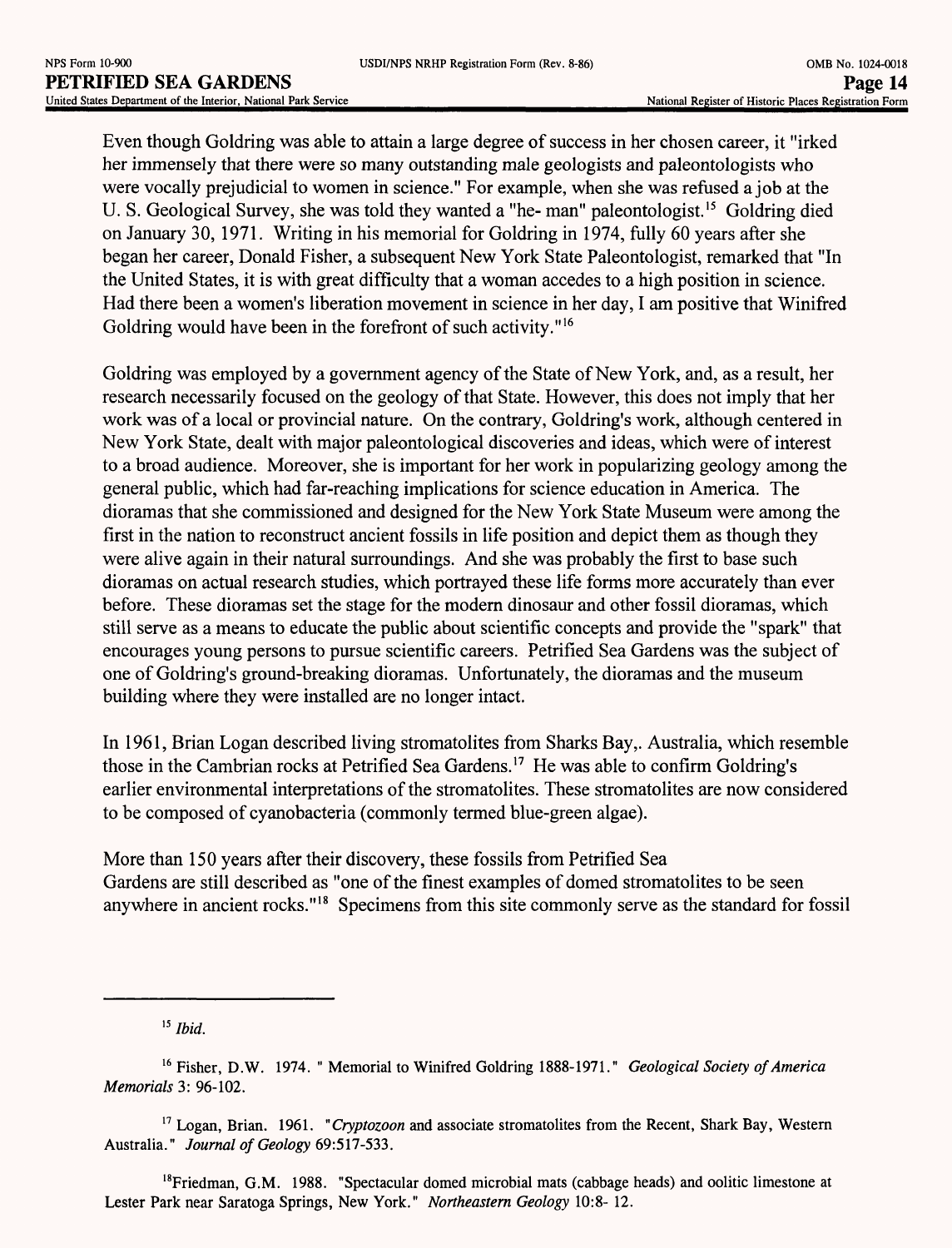stromatolites and continue to be illustrated. 19 Consequently, Petrified Sea Gardens will continue to yield important paleontological and geological information. As advocated by Winifred Goldring 60 years ago, Petrified Sea Gardens is an excellent tool for geological education of the general public as well as for students and professionals. More than a century and a half after discovery of the stromatolites, professional geologists and students from elementary through college age continue to visit the site on field trips, and it remains an attraction and learning experience for the general public. A non-profit group, Friends of Petrified Sea Gardens, now operates the site and maintains educational signage at the stromatolite exposure. The site is a National Natural Landmark.

The Petrified Sea Gardens continuing impact on education is shown by a 1990 letter in support of preserving the site written by Stephen J. Gould in which he remarks that these were the first fossils he had ever seen in the field when he was only ten years old. Gould went on to become a professor of geology, biology, and history of science at Harvard University and is, undoubtedly, one of the most famous paleontologists of the twentieth century. Gould's anecdote demonstrates the continuing importance of the ancient stromatolites at Petrified Sea Gardens, which, in their accessibility to the public, have the power to inspire lives in science and wonder for the natural world.

*l9The Professional Geologist,* vol. 35, no. 2, 1998, Published by the American Institute of Professional Geologists.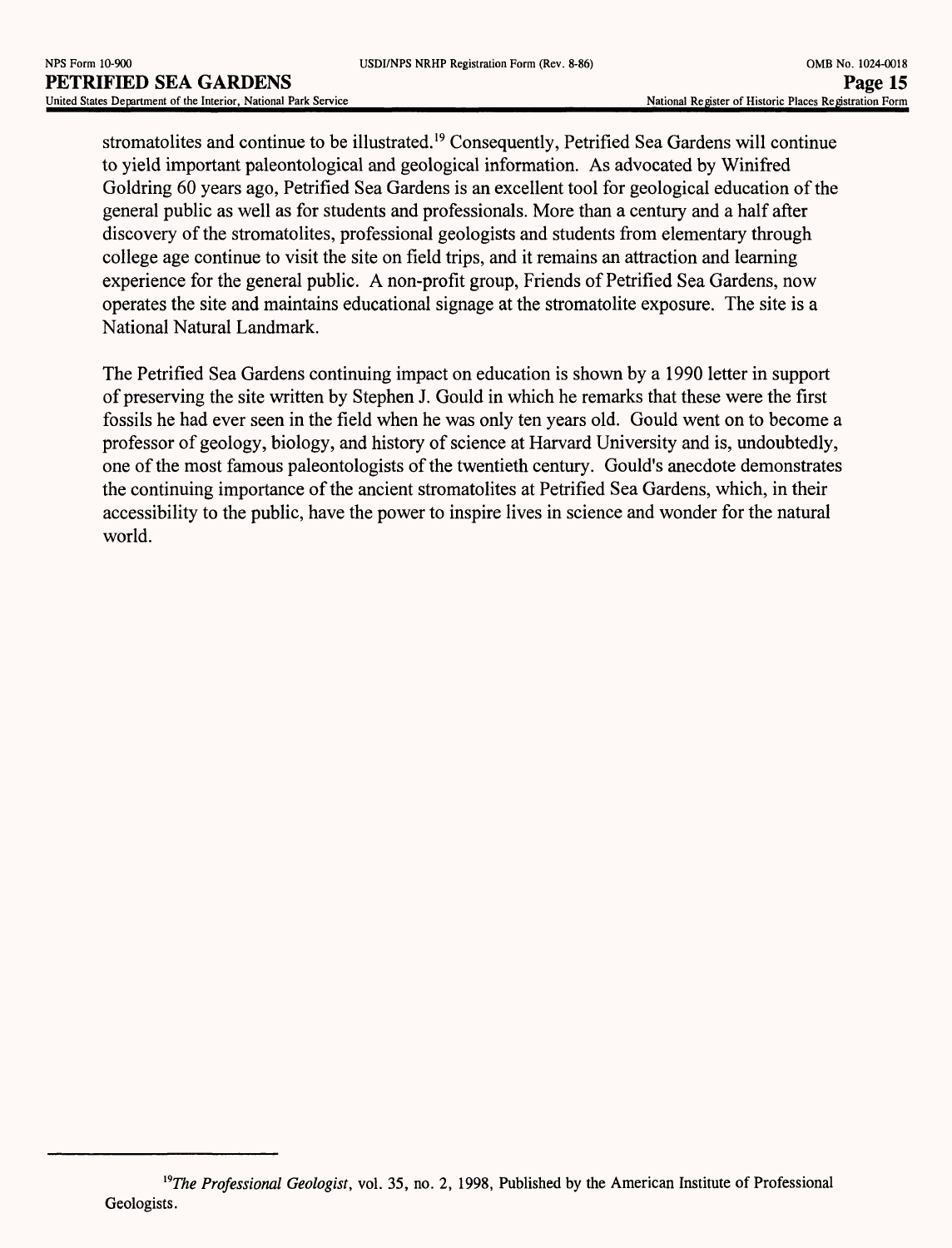#### *9.* **MAJOR BIBLIOGRAPHICAL REFERENCES**

- Goldring, Winifred. 1938. "Algal barrier reefs in the lower Ozarkian of New York with a chapter on the importance of coralline algae as reef builders through the age." *New York State Museum Bulletin*  No. 315: 5-75.
- Hall, J. 1883. 36th Annual Report of the New York State Museum of Natural History. Regents of the State University of the State of New York, Albany.
- Fisher, D.W. 1974. "Memorial to Winifred Goldring 1888-1971." *Geological Society of America Memorials 3:* 96-102.
- Logan, Brian. 1961." *Cryptozoon* and associate stromatolites from the Recent,. Shark Bay, Western Australia." *Journal of Geology* 69:517-533.
- Steele, J.H. 1825. "A description of the oolite formation lately discovered in the County of Saratoga, and state of New York." *American Journal of Science* 9:16-19 and Plate II.

Previous documentation on file (NPS):

- \_ Preliminary Determination of Individual Listing (36 CFR 67) has been requested.
- **Exercicle Islands** Previously Listed in the National Register.
- \_ Previously Determined Eligible by the National Register.
- \_ Designated a National Historic Landmark.
- Recorded by Historic American Buildings Survey: #
- \_ Recorded by Historic American Engineering Record: *#*

Primary Location of Additional Data:

- \_ State Historic Preservation Office
- \_\_ Other State Agency
- \_\_ Federal Agency
- \_ Local Government
- University
- \_ Other (Specify Repository):